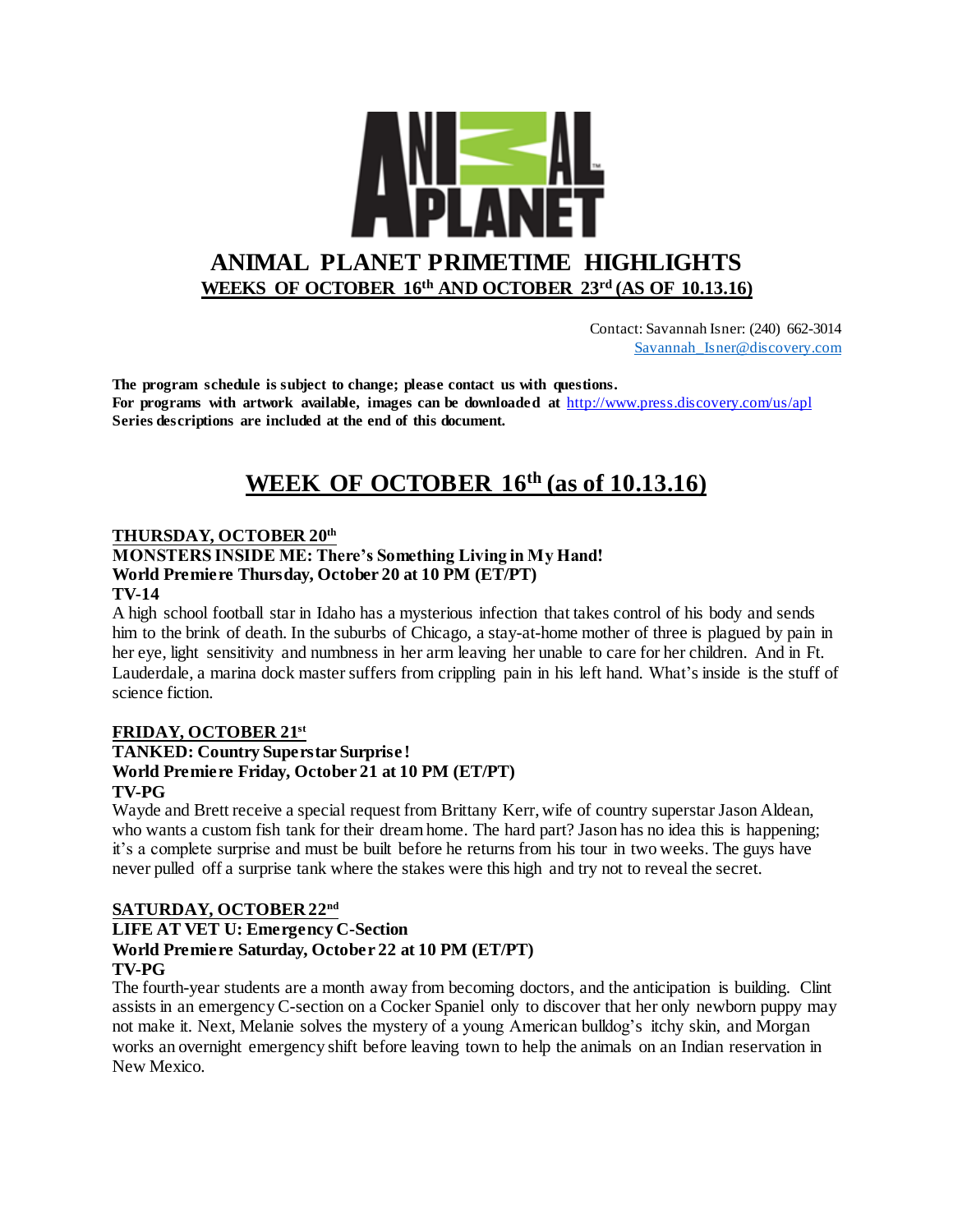# **WEEK OF OCTOBER 23rd (as of 10.13.16)**

#### **THURSDAY, OCTOBER 27th MONSTERS INSIDE ME: My Wife is Rotting World Premiere Thursday, October 27 at 10 PM (ET/PT) TV-14**

A family from Louisiana is on a Caribbean cruise when their two-year-old has frightening seizures – threatening her life. In Northern California, a stay-at-home mother of two develops a rash across her body and bizarre swelling in her abdomen. Does she survive the beast devouring her from within? Then a sixyear-old boy in Georgia experiences severe headaches and vomiting, as a result of one of the planet's deadliest parasites.

#### **FRIDAY, OCTOBER 28th TANKED: Nacho Average Fish Tanks World Premiere Friday, October 28 at 10 PM (ET/PT) TV-PG**

A Las Vegas restaurant, Nacho Daddy, demands a custom terrarium to house its signature scorpions – an ATM first! The whole team is on high alert as they learn how to build a home for these creepy crawlers. National tool manufacturer, Snap On Tools, is hosting its annual convention and wants to impress its customers. The company decides to send one of its giant tool storage chests to Wayde and Brett in Vegas for the signature ATM treatment.

### **SATURDAY, OCTOBER 29th**

### **LIFE AT VET U: Critical Care World Premiere Saturday, October 29 at 10 PM (ET/PT) TV-PG**

Graduation is around the corner, and the fourth-year students must buckle down during their final rotations. Max is put to the test during a rotation with Dr. Richardson – one of the toughest teachers at Penn. Lindsay tackles the intricate task of castrating a horse, and Rebecca must keep her composure during a family's tearful decision. Clint says goodbye to his second home at the Working Dog Center.

## **SERIES DESCRIPTIONS**

*\*Below you will find the series descriptions of the shows airing the weeks of October 16 and October 23\**

### *MONSTERS INSIDE ME Series Airs Thursdays at 10 PM (ET/PT)*

Forget scorpions, snakes and spiders; the new season of Animal Planet's **MONSTERS INSIDE ME** is what will keep you up at night. Biologist Dr. Dan Riskin is back as host and provides scientific perspective on the terrors plaguing these unsuspecting victims. It seems no one is safe from petrifying parasites, bacteria, fungus and foreign objects looking to plague the body.

Press Site:<https://press.discovery.com/us/apl/programs/monsters-inside-me-season-7/>

*TANKED Series Airs Fridays at 10 PM (ET/PT)*